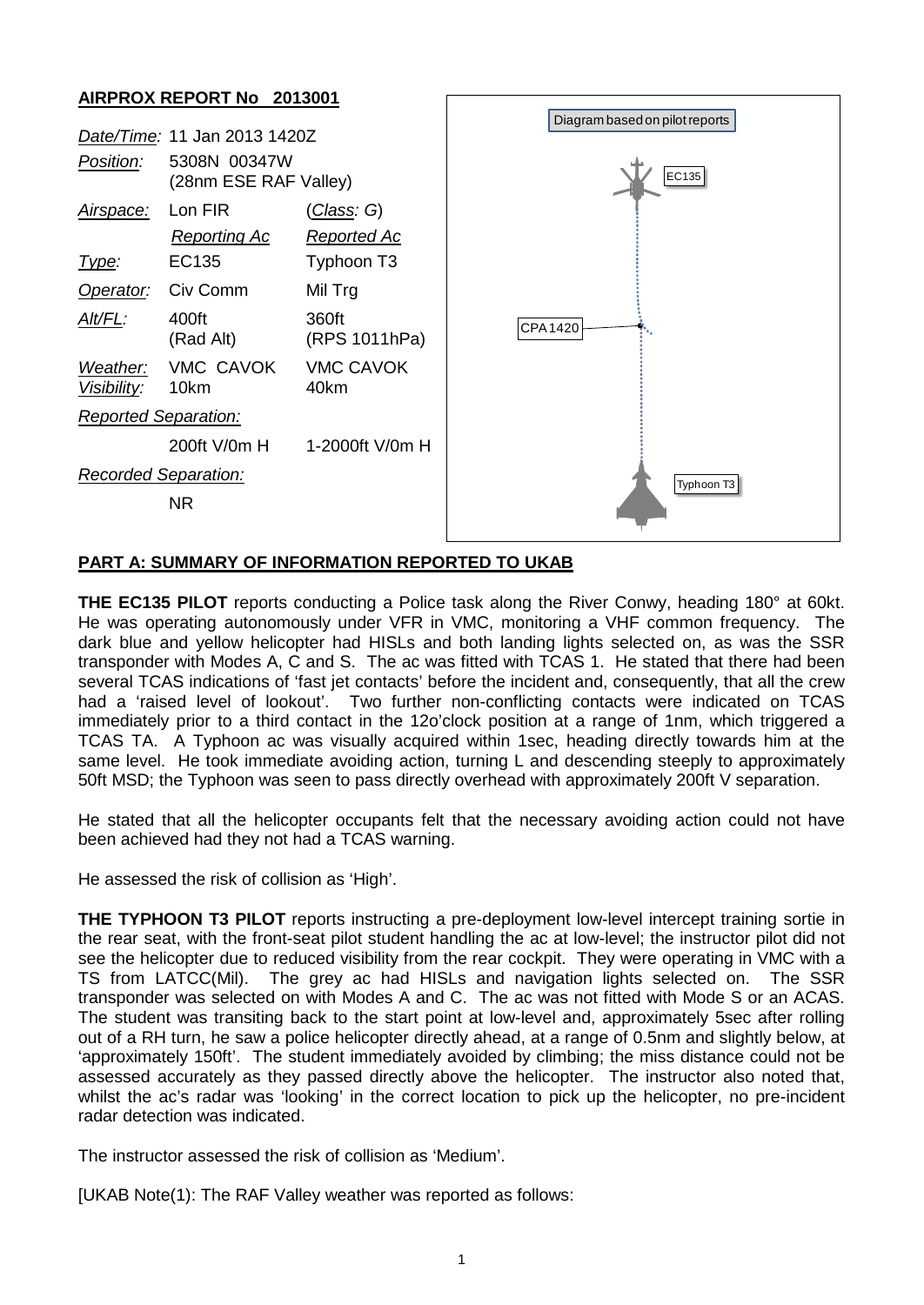METAR EGOV 111350Z 16013KT 9999 FEW038 BKN140 08/05 Q1015 BLU NOSIG METAR EGOV 111450Z 16010KT 9999 SCT043 BKN080 BKN180 07/04 Q1014 BLU BECMG 7000 -RA BKN020 WHT]

**BM SAFETY POLICY & ASSURANCE** reports that this Airprox occurred in VMC at approximately 1420 on 11 Jan 13, between a Typhoon and an EC135. The Typhoon pilot was operating VFR at low-level in communication with LATCC(Mil) West Tac, as part of a formation conducting low level intercept trg. The EC135 pilot was operating VFR on a Police task in the vicinity of the River Conwy, not in receipt of an ATS.

The EC135 pilot can be observed on the radar replay operating at around 600ft (SSR Mode C information) and passed outside NATS surveillance coverage at 1414:13; he did not re-enter coverage until after both the reported time of the occurrence and the end of the radar replay. At this point, the Typhoon pilot was operating approximately 5nm SSE of the EC135, indicating FL101.

The Typhoon pilot was alternating between medium and low level and, at 1420:21, passed outside NATS surveillance coverage, re-appearing at 1421:21 as he climbed out from low level. At the point that radar contact was lost, the Typhoon pilot was already in receipt of a BS, having been advised by West Tac that they had, "*lost radar contact*". On this basis, West Tac was unable to affect the outcome of the occurrence.

**HQ (AIR) OPS** reports that this was undoubtedly an alarming incident for the helicopter crew. A slow moving helicopter will always appear to be virtually stationary to the pilot of a fast jet until a late stage, and limitations of the human visual system mean that detection will be problematic. As shown in this case, on board systems also cannot be relied on to provide timely warning, and all aircrew must do all that they can at the sortie planning stage to ensure they are de-conflicted from other airspace users. The NW Police Helicopter Operations team recently met with RAF Valley Stn Ops personnel to discuss potential de-confliction procedures, and to highlight likely areas of operation/conflict. They were encouraged by RAF Valley to notify ATC/Ops when they receive a tasking which would place them in the 'threat band' for fast jet operations, so that Valley ATC might warn other airspace users. Unfortunately, in this case they did not do so, and so the Typhoon had no prior warning of the Police helicopter's presence.

Finally, this incident gives further justification for other helicopter agencies, such as Police, pipeline and Helimed, to be given read-access to RAF Planning tools (such as the soon to be introduced CADS system) so that they may be forewarned about planned RAF operations in a particular area and thus may take extra measures to de-conflict (such as obtaining an ATS).

## **PART B: SUMMARY OF THE BOARD'S DISCUSSIONS**

Information available included reports from the pilots of both ac, transcripts of the relevant RT frequencies, radar photographs/video recordings, reports from the air traffic controllers involved and reports from the appropriate ATC and operating authorities.

The Board commenced by establishing that although there was a large quantity of recorded data available, unfortunately none of it covered the Airprox incident and therefore that the Board's deliberations were wholly dependant on the pilots' reports.

The Board first discussed the pilots' actions. From the narrative of the incident as described by the helicopter pilot it would seem that TCAS played a vital role in mitigating this potential mid-air collision. The crew's actions in maintaining a vigilant lookout, especially given the nature of their task which involved searching along a ground feature, was commended and subsequently proved its worth. Members opined that the pilot's sighting of the conflicting head-on Typhoon at a range of 1nm was probably due to his 'cued' lookout from the TCAS traffic indication. Members also remarked that an effective lookout scan was an essential activity at all times and even more so at low level in class G